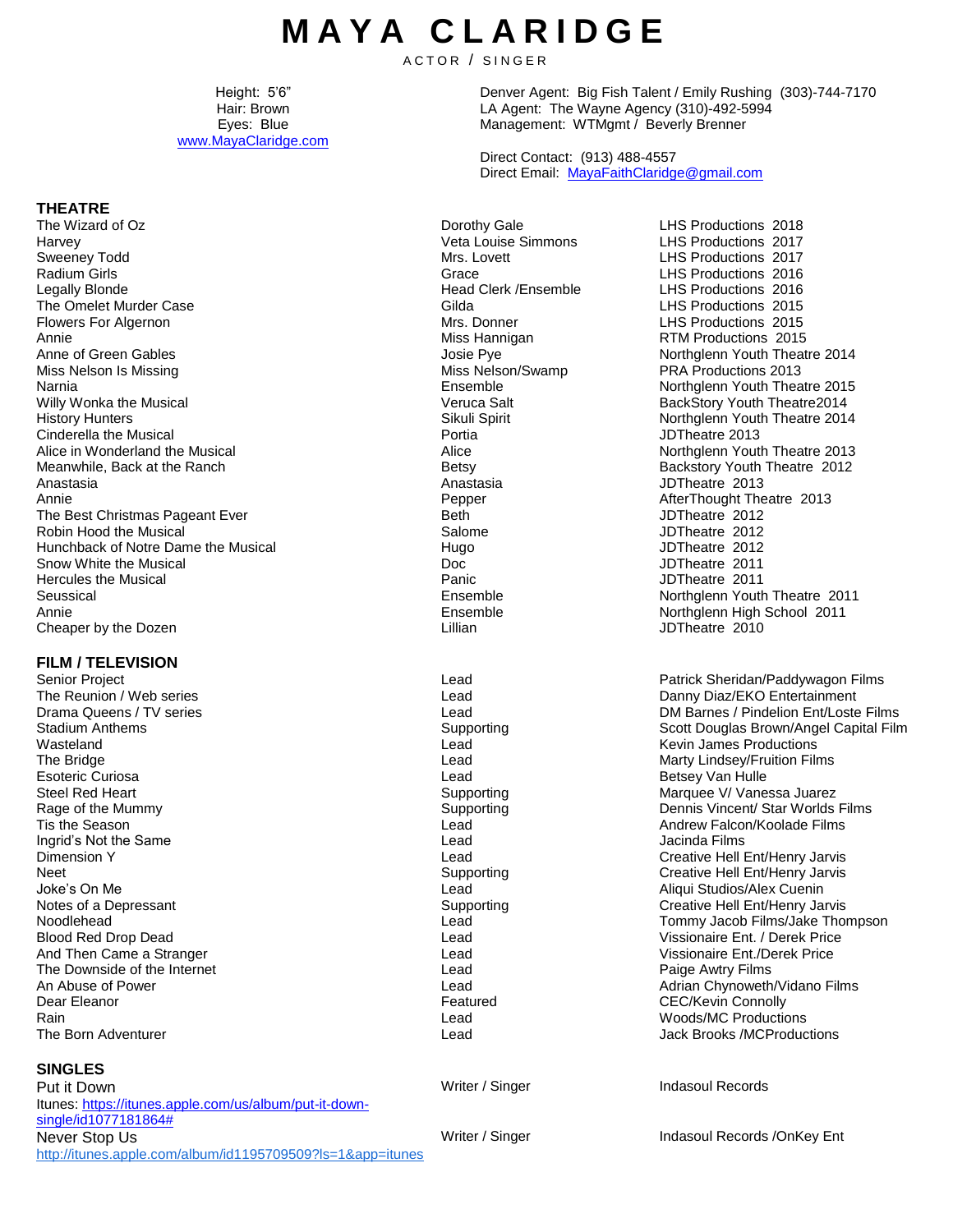**MUSIC VIDEO** Put it Down Music Video <https://youtu.be/yhh8YNxi6-k> Put it Down – BEHIND THE SCENES Video <https://youtu.be/SWf-iN6kK6A> Hudson Mohawke Live to Breath Video **White Eyed Girl/Featured** NY Walter Pictures/Sam De Jong

### **COMMERCIAL / INDUSTRIAL**

Heroin Awareness PSA و Heroin Awareness PSA و Lead و Lead و Adam Rosenberg<br>Sources of Strength PSA و Supporting Supporting Supporting Fluid Frame/Lori Dalton On-Line Education **Dalton Industries** Lead Lead Dalton Industries

# **TRAINING**

Stage Acting, Musical Theatre, Shakespeare, Movement, Vocal, Dance, Theatre History

Vocal Training & Development MaryAnn Kehler MaryAnn Kehler Studios Vocal Training & Development **Example 20** Eric Stacks Vocal Training & Music Development Marc MDoc Williams/CRay

Vocal Training & Development **Stuart Whitmore** Stuart Whitmore All That Entertainment Vocal Training & Development<br>
Vocal Training & Development **Stuart All That Entertainment** Vocal Training & Development Vocal Training & Development <br>
Private Coaching Studios Contract Coaching Studios Contract Coaching Studios Contract Coaching Studios Contra<br>

Private Coaching Studios Contract Contract Contract Contract Contract Contract Private Coaching **Private Coaching Coaching Coaching Coaching** John D'Aquino John D'Aquino John D'Aquino Studios<br>Patrick Sheridan **Private Coaching** Coaching Coaching Studios Patrick Sheridan **Private Coaching Academy of** Private Coaching The Coaching Contract of the Marty Lindsey Coaching Truition Films Auditioning for Film **Auditioning for Film Contract Bullock Bullock Bullock Bullock & Snow Casting** Film Acting Casting Casting Casting Casting Casting Casting Casting Casting Casting Casting Casting Casting Casting Casting Casting Casting Casting Casting Casting Casting Casting Casting Casting Casting Casting Casting Ca Scene Study Candice Alustiza Jessica Daniels Casting Auditioning for Film **Auditioning for Film Contract Contract Contract Contract Contract Contract Contract Contract Contract Contract Contract Contract Contract Contract Contract Contract Contract Contract Contract Contract** Comedic Acting for Television **The Comedian Comediance Comediance Comediance Ty Harman** Talent House Comedy Improv Japheth Gordon John D'Aquino Studios Film Acting Workshop Kathyrn Brink Intensive Scene Study Adam Lipsius Uptown 6 Auditioning on Camera **Ilesia Gray Sylvia Gregory Casting** Ilesia Gray **Ilesia Gray** Sylvia Gregory Casting Acting for Film **Acting for Film Contract Contract Contract Contract Contract Contract Contract David Dalton Mockside Studios** Writing to Act **Peter De' Anello** Big Fish Talent Showcase **The Process 2015** Albuquerque, NM Showcase **BTS 2015** Las Vegas, NV

#### **AWARDS / RECOGNITION**

2017 Desert Rocks Film Festival 2017 1<sup>st</sup> Place<br>
2016 Heart of Broomfield Youth Award 1 1st Place 2016 Heart of Broomfield Youth Award 1 2013 Night of the Stars Talent 2013 National Youth Arts Award 2013 MVP Award 2014 Young Playwrights for Change 2014 Night of the Stars Talent

#### **BOOK**

PUT IT DOWN: Going From Bullied to Bold [https://www.amazon.com/Put-Down-Going-Bullied-](https://www.amazon.com/Put-Down-Going-Bullied-Bold/dp/0996879927)[Bold/dp/0996879927](https://www.amazon.com/Put-Down-Going-Bullied-Bold/dp/0996879927)

#### **COMMUNITY SERVICE**

Bullied to Bold Tour - 2016-Present An anti-bullying, anti-hate tour geared toward reaching middle school students.

Bullied to Bold Introduction Video Wideo Writer / Producer / Director /

#### **SKILLS**

Singing: Alto/Soprano, Pop, Country, Contemporary, Rock, Musical Theatre Voiceover, Teleprompter, Multi-Camera Accents: British, Australian Activities: Thespian Officer, Snow Skiing, Bike Riding, Horseback Riding, Soccer, Hula Hoop

Randy Graff, Tiffany Michele Stewart, Kelley Mckinnon, Gary Lewis, Dell Howlett, Barry McNabb, Crystal Hall, Raife Baker, Mark Acito Roberts Benjy Dobrin **Benjy Dobrin Studios** 

2018 National Honor Society **National Accord Contract Contract Accord Honor Student Nationwide** Nationwide 1<sup>st</sup> Place - Video Los Angeles 3<sup>rd</sup> Place State Colorado Best Lead Actress in a Musical Northglenn Youth Arts Program <sup>nd</sup> Place in Script Competition Colorado 1<sup>st</sup> Place Regional Colorado

Author Global Publishing Group

Actor

Developer / Public Speaker / Performer

[www.BulliedToBold.com](http://www.bulliedtobold.com/)

<https://youtu.be/rRGzA-bqokI>

Herself WTMgmt / Indasoul Records

Herself WTMgmt / Indasoul Records

Fluid Frame/Lori Joy LoMurray City of Broomfield Lead Child Film Pharm Inc/Deren Abram PRA Educational PSA Lead Lead Mike Billingsley/ActionTelevision

> TISCH School of the Arts NYU – High School Summer Program – 2017 – 6 hours college credit earned.

Indasoul Records

Film Acting Academy of Denver

Broomfield, Colorado US Western Region Colorado<br>Colorado